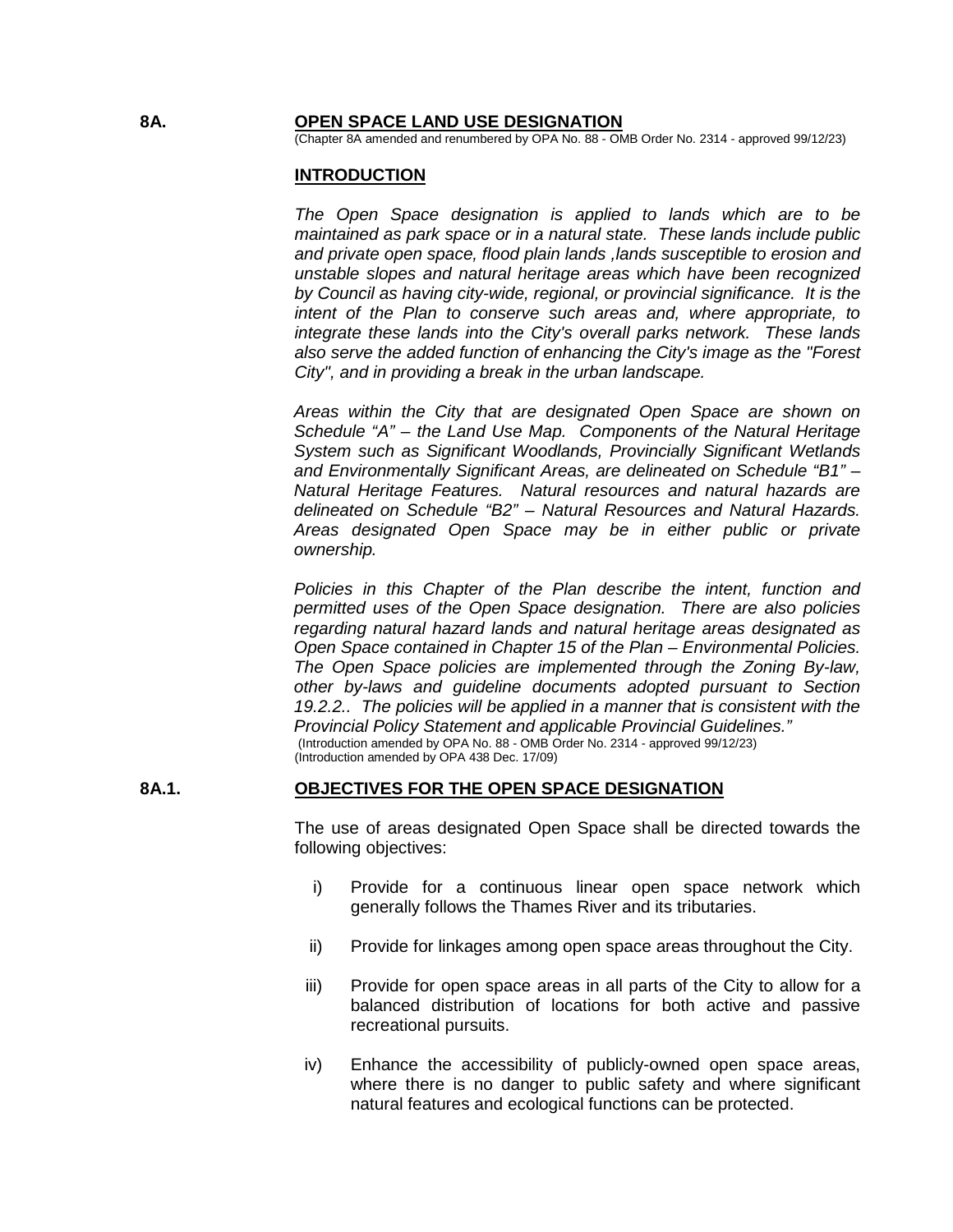(Clause iv) amended by OPA No. 88 - OMB Order No. 2314 - approved 99/12/23)

- v) Reduce the potential for property damage and loss of life due to flooding, by restricting the development of flood plain lands to an appropriate range of uses. (Clause v) amended by OPA No. 88 - OMB Order No. 2314 - approved 99/12/23)
- vi) Provide for the protection of natural heritage areas which have been identified, studied and recognized by Council as being of citywide, regional, or provincial significance. (Clause vi) amended by OPA No. 88 - OMB Order No. 2314 - approved 99/12/23) (Clause vi) amended by OPA 438 Dec. 17/09)

## **8A.2. OPEN SPACE**

*The Open Space land use designation is comprised of public and private open space; flood plain lands; lands susceptible to erosion and unstable slopes natural heritage areas recognized by Council as having city-wide, regional, or provincial significance; lands that contribute to important ecological functions and lands containing other natural physical features which are desirable for open space use or preservation in a natural state. These features may include areas of rough or hilly topography, organic soils, poor drainage, natural vegetation, steep slopes, woodlots, or ravines.*

*Uses permitted within the Open Space designation are limited to nonintensive uses. District, city-wide, and regional parks are included in the Open Space designation. Neighbourhood parks and parkettes are not shown on the Land Use Map, but are included as secondary uses in other*  land use designations. Additional restrictions regarding uses for natural *heritage areas designated as Open Space and flood plain lands are contained in Chapter 15.*

(Section 8A.2 amended by OPA No. 88 - OMB Order No. 2314 - approved 99/12/23)  $(Sec. 8A2.$  amended by OPS 438 Dec. 17/09)

**8A.2.1. Areas Identified as Open Space** Areas designated Open Space on Schedule "A" - the Land Use Map, shall consist of, public open space, including district, city-wide, and regional parks; private open space, including such uses as cemeteries and private golf courses; flood plain lands and lands that are subject to natural hazards; components of the Natural Heritage System, which have been evaluated and which are recognized by Council as being of city-wide, regional or provincial significance; and, lands that contribute to important ecological functions. The Open Space designation may also be applied to natural physical features which are desirable for preservation. (Subsection 8A.2.1 amended by OPA No. 88 - OMB Order No. 2314 - approved 99/12/23) (Sec. 8A2.1. amended by OPA 438 Dec. 17/09)

**8A.2.2. Permitted Uses** Public open space uses including district, city-wide, and regional parks; and private open space uses such as cemeteries and private golf courses are permitted in the Open Space designation. Agriculture; woodlot management; horticulture; conservation; essential public utilities and municipal services; and recreational and community facilities; may also be permitted. Zoning on individual sites may not allow for the full range of permitted uses.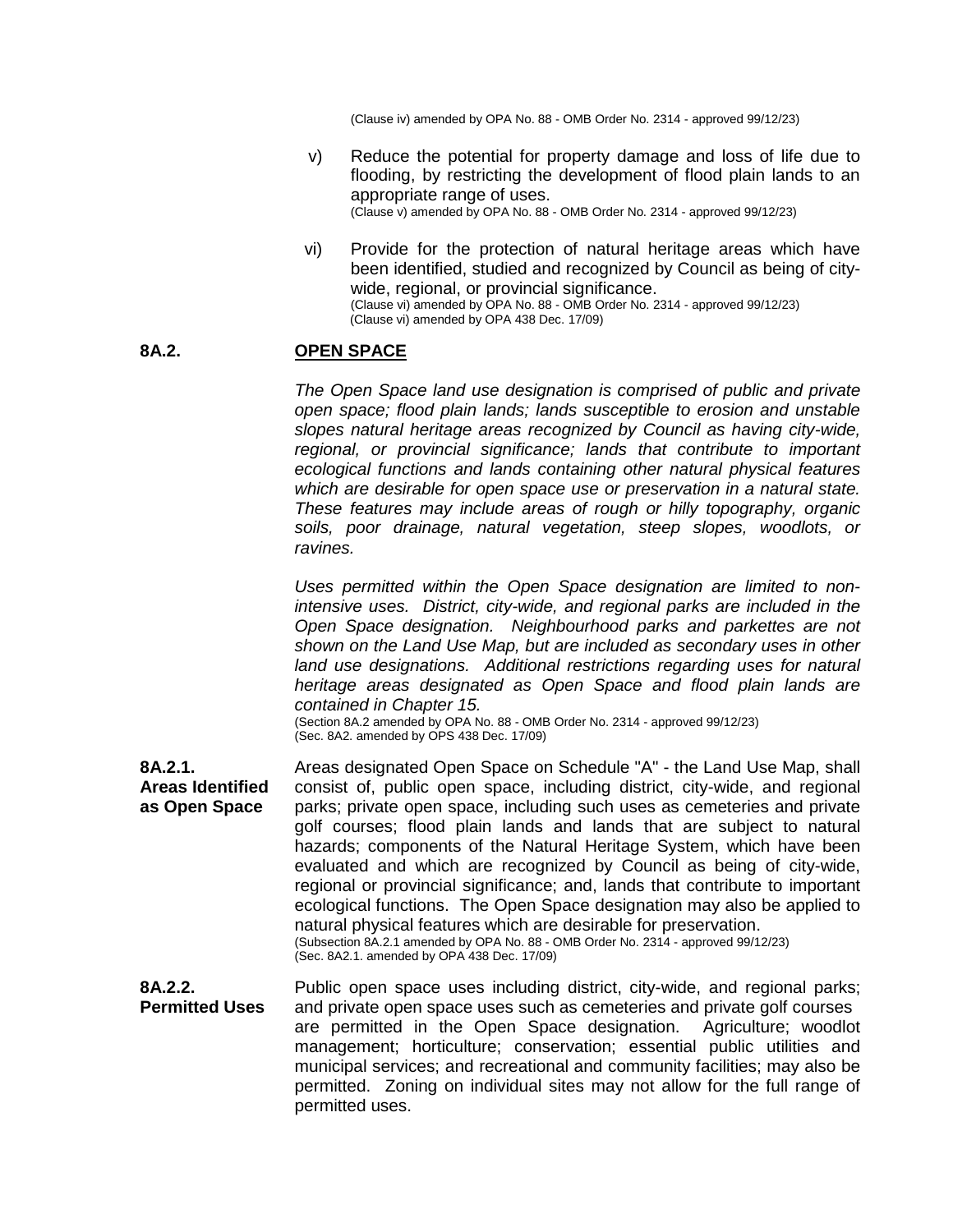(Subsection 8A.2.2 amended by OPA No. 88 - OMB Order No. 2314 - approved 99/12/23)

Flood Plain Lands i) Where flood plain lands as shown on Schedule "B2" are included in the Open Space designation, the policies concerning development and use restrictions within flood plain lands shall take precedence. (Clause i) amended by OPA No. 88 - OMB Order No. 2314 - approved 99/12/23) (Clause i) amended by OPA 438 Dec. 17/09) Natural Heritage Areas Designated as Open Space ii) Where components of the natural heritage system are included within the Open Space designation, the provisions of policy 15.3.2. concerning permitted uses within natural heritage areas designated as Open Space, shall take precedence. (Clause ii) added by OPA No. 88 - OMB Order No. 2314 - approved 99/12/23) (Sec. 8A.2.2. ii) amended by OPA 438 Dec. 17/09) **8A.2.3. Public Access** Public access to lands within the Open Space designation shall be encouraged subject to the following provisions: Public Open Space i) Accessibility to public open space areas will be provided where possible, provided that such access will not have a negative effect on the natural features or ecological functions of the area as determined by the City in consultation with the appropriate agencies. (Clause i) amended by OPA No. 88 - OMB Order No. 2314 - approved 99/12/23) Private Open Space ii) The inclusion of privately-owned lands within the Open Space designation shall not imply that the land is accessible to the public. Permissions for public access to privately owned property within the Open Space designation shall be at the discretion of the property owner. Natural Areas Thames River **Shoreline** iii) Public access to identified environmentally significant areas will be subject to the provisions of policy 15.4.1.4. (Clause iii) amended by OPA No. 88 - OMB Order No. 2314 - approved 99/12/23) iv) Public access along the shoreline of the Thames River will be encouraged in appropriate locations within the context of existing and future land uses, where there is no danger to public safety, and where significant natural features and ecological functions can be protected. (Clause iv) added by OPA 438 Dec. 17/09) **8A.2.4. Linkages between Open Space Areas** Linkages shall be provided among open space areas, where feasible, as a means of encouraging continuity and accessibility to open space areas. Examples of such linkages include open space and utility corridors, abandoned railway lines, or physical features such as streams and ravines. (Subsection 8A.2.4 amended by OPA No. 88 - OMB Order No. 2314 - approved 99/12/23) **8A.2.5. Land Acquisition** Council may acquire lands within the Open Space designation or add to the Open Space designation for the purposes of: adding to the network of publicly-accessible open space; providing protection to lands identified as being susceptible to flooding or erosion; and providing protection to natural heritage areas designated as Open Space.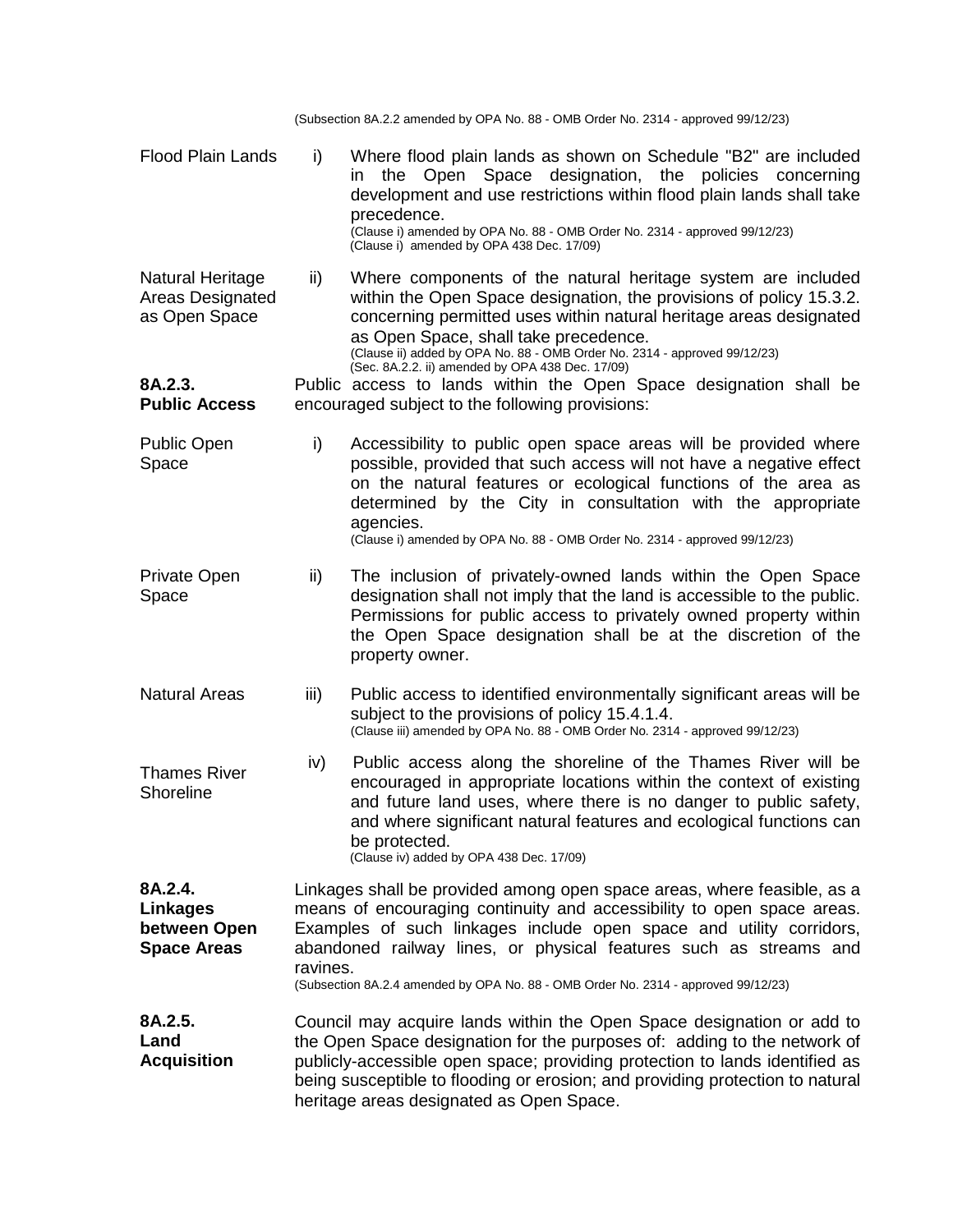(Subsection 8A.2.5 amended by OPA No. 88 - OMB Order No. 2314 - approved 99/12/23)

| Parkland<br>Dedication                                                                         | i)                                                                                                                                                                                                                                                                                                                                                                                    | The acquisition of parkland through dedication, as provided for<br>under the Planning Act, shall be carried out subject to the parkland<br>dedication policies contained in Section 16.3. of the Plan.                                                                                                                                                                                                       |
|------------------------------------------------------------------------------------------------|---------------------------------------------------------------------------------------------------------------------------------------------------------------------------------------------------------------------------------------------------------------------------------------------------------------------------------------------------------------------------------------|--------------------------------------------------------------------------------------------------------------------------------------------------------------------------------------------------------------------------------------------------------------------------------------------------------------------------------------------------------------------------------------------------------------|
| <b>Flood Plain</b><br>Acquisition                                                              | ii)                                                                                                                                                                                                                                                                                                                                                                                   | The public acquisition of flood plain lands shall be carried out<br>subject to the flood plain acquisition provisions contained in policy<br>15.6.5. of the Plan.<br>(Clause ii) amended by OPA No. 88 - OMB Order No. 2314 - approved 99/12/23)                                                                                                                                                             |
|                                                                                                | iii)                                                                                                                                                                                                                                                                                                                                                                                  | Council may develop a program for acquisition of natural heritage<br>areas designated as Open Space in accordance with policy 15.3.4.<br>of this Plan.<br>(Clause iii) added by OPA No. 88 - OMB Order No. 2314 - approved 99/12/23)                                                                                                                                                                         |
| Government<br>Programs on<br>Acquisition                                                       | iv)                                                                                                                                                                                                                                                                                                                                                                                   | For the purposes of land acquisition as described above, Council<br>may seek the assistance of other levels of government, and will<br>work with the appropriate Conservation Authority and the private<br>and volunteer sectors in adding lands to the public open space<br>system.<br>(Clause iv) amended by OPA No. 88 - OMB Order No. 2314 - approved 99/12/23)                                          |
| <b>Private Lands</b>                                                                           | V)                                                                                                                                                                                                                                                                                                                                                                                    | The inclusion of privately-owned lands within the Open Space<br>designation does not imply that it is Council's intent to acquire<br>these lands. However, Council may identify privately-owned lands<br>for acquisition for the purpose of including these lands as public<br>open space through any of the above provisions.<br>(Clause v) amended by OPA No. 88 - OMB Order No. 2314 - approved 99/12/23) |
| 8A.2.6.<br><b>Evaluation of</b><br><b>Potential for</b><br><b>Public</b><br><b>Acquisition</b> | If a proposal is made to develop privately-owned lands within the Open<br>Space designation for uses other than those permitted in the Open Space<br>designation, Council will assess the potential for acquiring the property as<br>public open space on the basis of the following criteria:<br>(Subsection 8A.2.6. amended by OPA No. 88 - OMB Order No. 2314 - approved 99/12/23) |                                                                                                                                                                                                                                                                                                                                                                                                              |
|                                                                                                | i)                                                                                                                                                                                                                                                                                                                                                                                    | the adequacy of the existing supply of public open space in the<br>surrounding area;<br>(Clause i) amended by OPA No. 88 - OMB Order No. 2314 - approved 99/12/23)                                                                                                                                                                                                                                           |
|                                                                                                | ii)                                                                                                                                                                                                                                                                                                                                                                                   | the potential impact of the proposed new use or change in existing<br>use on surrounding lands, particularly lands which are expected to<br>remain within the Open Space designation;                                                                                                                                                                                                                        |
|                                                                                                | iii)                                                                                                                                                                                                                                                                                                                                                                                  | the location of the subject lands in relation to flood plain lands;                                                                                                                                                                                                                                                                                                                                          |
|                                                                                                | iv)                                                                                                                                                                                                                                                                                                                                                                                   | the location of the subject lands in relation to natural heritage areas<br>designated as Open Space;<br>(Clause v) amended by OPA No. 88 - OMB Order No. 2314 - approved 99/12/23)                                                                                                                                                                                                                           |
|                                                                                                | V)                                                                                                                                                                                                                                                                                                                                                                                    | the presence of natural or desirable features or ecological funtions<br>within the subject lands; and                                                                                                                                                                                                                                                                                                        |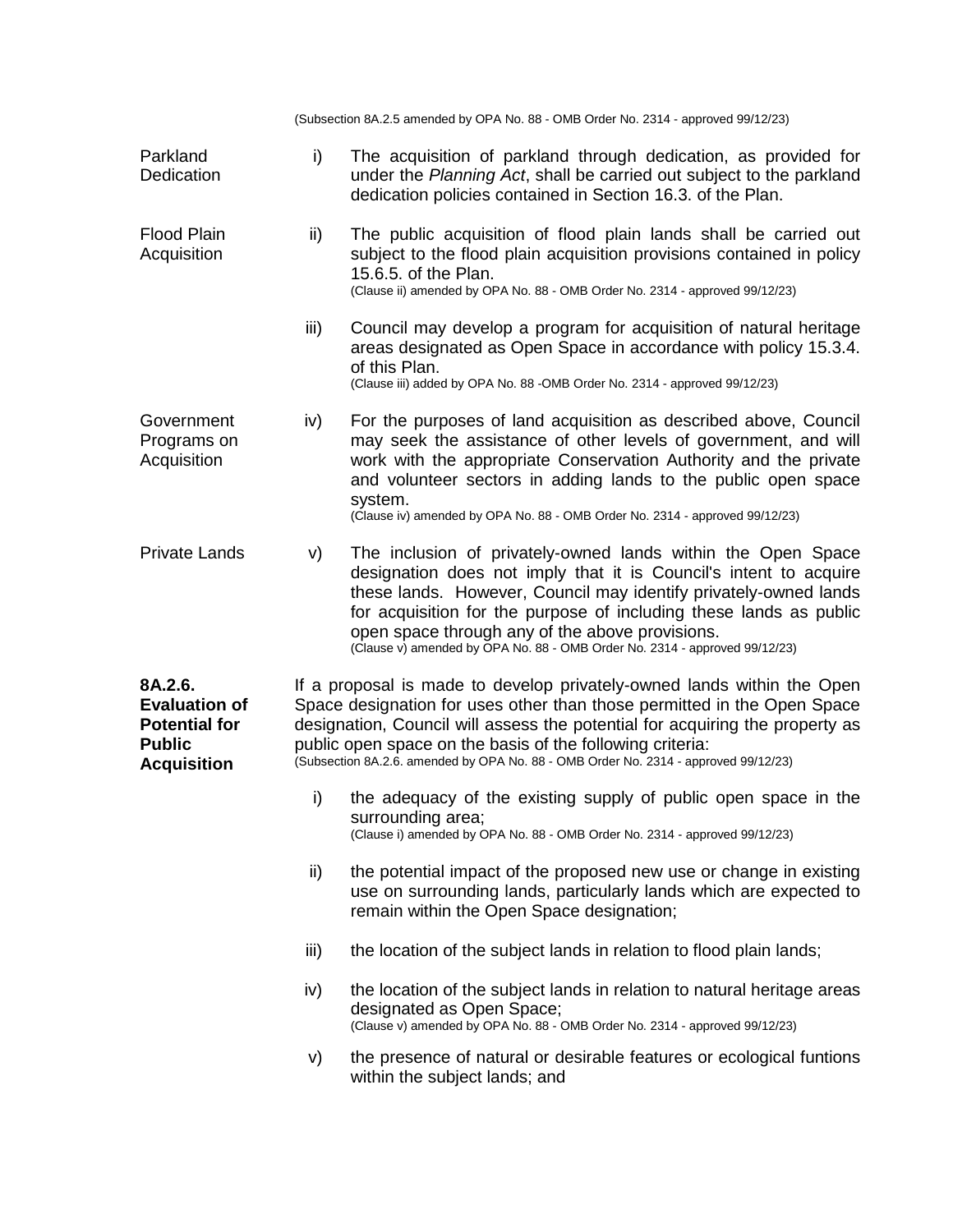vi) cultural importance of the subject lands or its features, whether locally or city-wide.

Sec. 8A.2.6. ii) deleted by OPA 88 OMB Order 2314 99/12/23 and v) and vi) added by OPA 438 Dec. 17/09)

**8A.2.7. Site Alteration and Tree Cutting By-laws** To mitigate potential impacts due to site alteration and tree cutting in lands designated as Open Space on Schedule "A", Council may adopt appropriate by-laws to prohibit or regulate the placing, dumping, removal or regarding of topsoil or fill, and the destruction or injuring of trees. (Subsection 8A.2.7 deleted and replaced by OPA No. 88 - OMB Order No. 2314 - approved 99/12/23) (Chapter 8A amended and renumbered by OPA No. 88 - OMB Order No. 2314 - approved 99/12/23) (Sec. 8A.2.7. amended by OPA 438 Dec. 17/09)

#### **8B. ENVIRONMENTAL REVIEW LAND USE DESIGNATION**

(Chapter 8B added by OPA No. 88 - OMB Order No. 2314 - approved 99/12/23)

*In addition to the natural heritage areas which are included in the Open Space designation in Chapter 8A, there are additional lands which may contain significant natural features and important ecological functions which should be protected. These areas, which have been identified through the Subwatershed Planning Studies, are designated as Environmental Review on Schedule "A" and shall be protected from activities that would diminish their functions pending the completion of a detailed environmental study. A detailed environmental study may be undertaken as part of a secondary plan or environmental impact study or may be undertaken by the City of London. Environmental Review areas or portions of areas that are determined to satisfy the criteria for significance under Section 15.4. shall be redesignated as Open Space on Schedule "A". The Environmental Review designation permits the continuance of*  farming that is carried out in accordance with generally accepted farming *practices. Other areas or portions of areas, which do not satisfy the criteria for significance under the provisions of Section 15.4. will be redesignated to an appropriate land use in accordance with the policies of the Plan.*

## **8B.1. OBJECTIVES FOR THE ENVIRONMENTAL REVIEW DESIGNATION**

In addition to the components of the Natural Heritage System, which have been evaluated and designated on Schedule "A" as Open Space, in accordance with the policies in Chapter 8A and Chapter 15, there are additional lands delineated on Schedule "B1" that may contain significant natural features and important ecological functions, which should be protected until environmental studies have been completed, reviewed and accepted by the City. These potential components of the Natural Heritage System are designated as Environmental Review on Schedule "A" and shall be protected from activities that would diminish their functions pending the completion, review and acceptance of a detailed environmental study.

A detailed environmental study may be undertaken as part of the Community Plan, Area Plan, Official Plan and/or Zoning By-law amendment application, Draft Plan of Subdivision, Site Plan application, Variance or Consent application by the applicant and/or landowner, or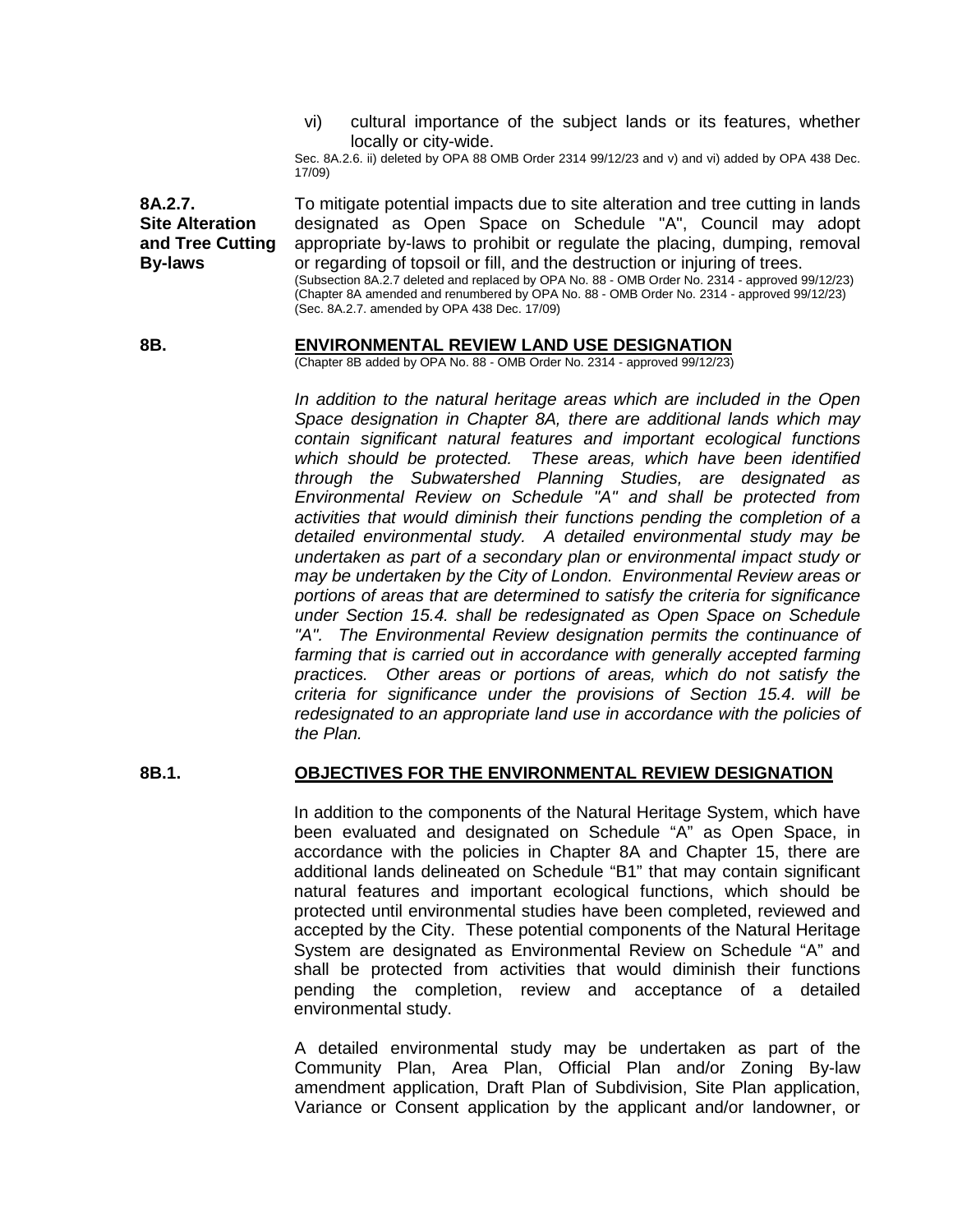may be undertaken by the City of London. An Environmental Review area or portion of an area that is determined to satisfy the criteria for significance under Section 15.4, shall be designated as Open Space on Schedule "A" and delineated on Schedule "B1" according to its specific nature or reason for significance according to the Official Plan policies. Other areas or portions of areas which do not satisfy the criteria for significance under the provision of Section 15.4. will be redesignated for an appropriate land use designation in accordance with the policies of the plan.

Section 8B.1. deleted and replaced by OPA 438 Dec. 17/09)

## **8B.2. LANDS INCLUDED**

In addition to the components of the Natural Heritage System which are designated as Open Space on Schedule "A" and delineated on Schedule "B1" according to the policies under Section 15.4. there are other natural features identified through the subwatershed studies or by other environmental studies that have been reviewed and accepted by the City. These areas may be designated as Environmental Review on Schedule "A", and delineated on Schedule "B1" as one of the following:

- i) Unevaluated Vegetation Patches;
- ii) Unevaluated Wetlands;
- iii) Unevaluated Stream and Ravine Corridors; and
- iv) Potential ESA's.

Section 8B.2. deleted and replaced by OPA 438 Dec. 17/09)

#### **8B.3. PERMITTED USES**

Pending the evaluation of Environmental Review areas through sitespecific studies and their subsequent re-designation in accordance with ii) below, permitted uses in the Environmental Review designation will include agriculture, woodlot management, horticulture, conservation, recreational uses, and essential public utilities and municipal services where such utilities or municipal services have first been the subject of an environmental assessment process or environmental impact study in which the need has been confirmed, alternative locations identified and rejected, environmental impacts measured, and strategies to manage those environmental impacts adopted, thereby minimizing and/or mitigating those impacts as much as reasonably possible. Existing uses are also permitted.

(Sec. 8B.3. ii) deleted by OPA 438 Dec. 17/09)